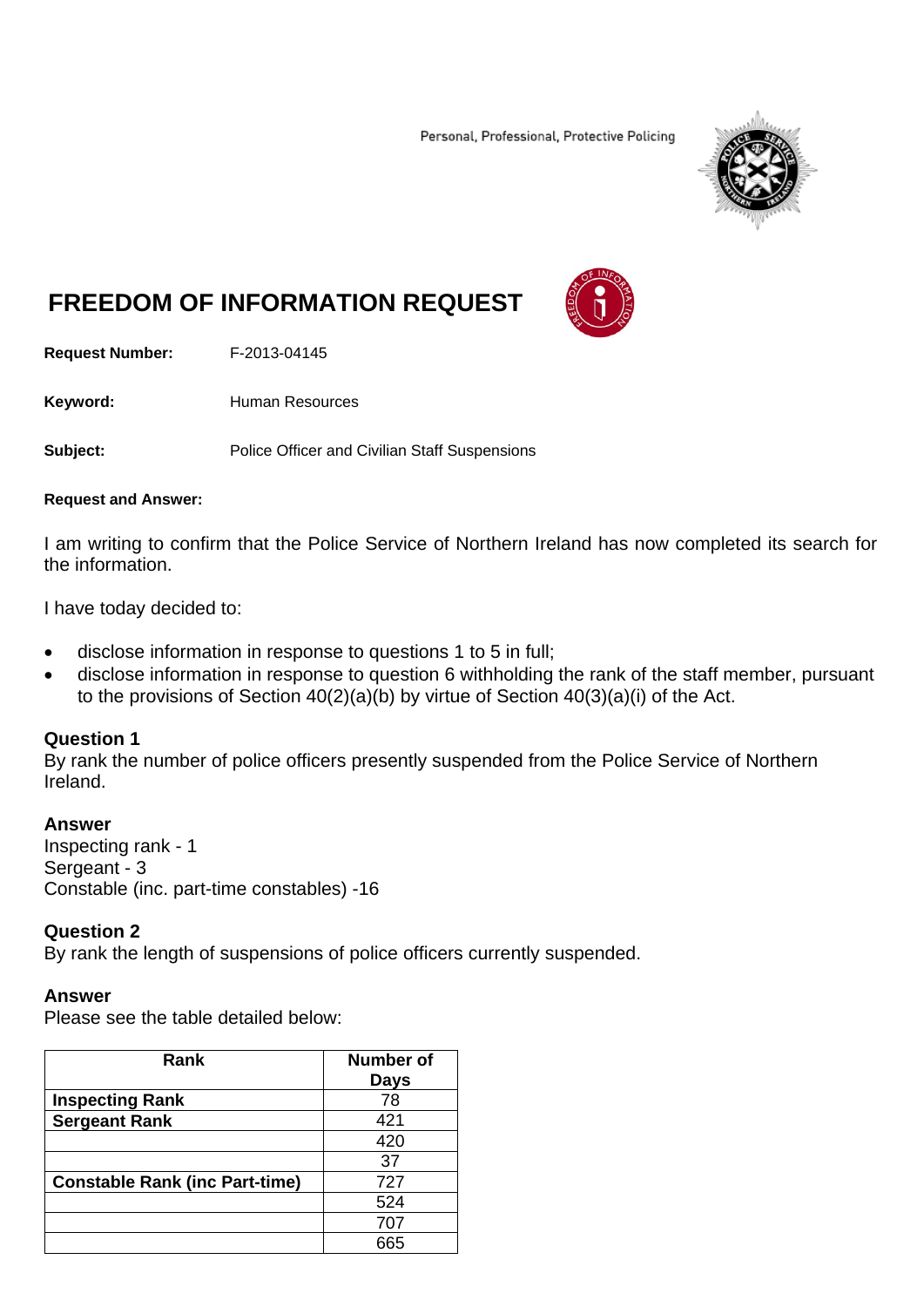| 616              |
|------------------|
| 545              |
| 491              |
| 462              |
| 331              |
| 293              |
| 280              |
| $\overline{213}$ |
| 167              |
| 140              |
| 134              |
| 77               |

## **Question 3**

By rank the length of suspensions of police officers currently suspended under criminal investigation.

## **Answer**

All of the above are suspended under criminal investigation with the exception of one Constable (293 days).

## **Question 4**

By rank the number of civilian support staff currently suspended from the Police Service Of Northern Ireland.

## **Answer**

Civilian Support Staff are categorised as Police Staff.

Administrative Support Assistant/Analogous - 1 Administrative Support Officer/Analogous - 1

## **Question 5**

By rank the length of suspensions of civilian staff currently suspended.

## **Answer**

Administrative Support Assistant/Analogous - 236 days Administrative Support Officer/Analogous - 3 days

## **Question 6**

By rank the number of civilian staff suspended currently under criminal investigation.

## **Answer**

Section 17(1) of the Freedom of Information Act 2000 requires the Police Service of Northern Ireland, when refusing to provide such information (because the information is exempt) to provide you the applicant with a notice which:

- (a) states that fact,
- (b) specifies the exemption in question and
- (c) states (if not otherwise apparent) why the exemption applies.

The exemption, as well as the factors considered are listed below:

Section 40(2)(a)(b) by virtue of Section 40(3)(a)(i) - Personal Information

Section 40 is a Class – based exemption, therefore it is not necessary to evidence the harm caused by disclosure. The data protection rights of a third party would be breached by disclosure. Section 40(2) is an Absolute exemption and therefore a Public Interest Test is not necessary. This is so because personal data is governed by other law (The Data Protection Act 1998).